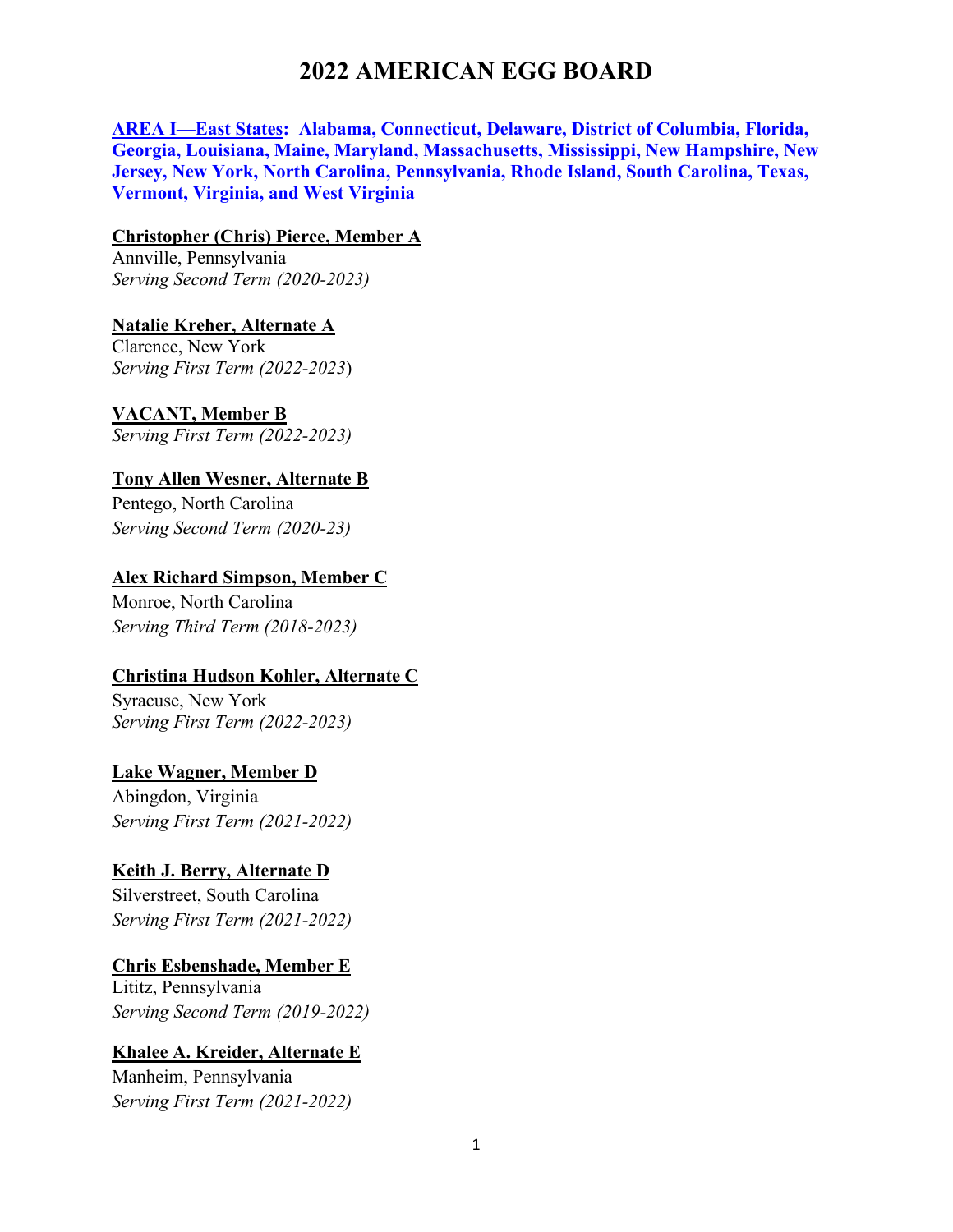## **Gijs Schimmel, Member F**

Lexington, Georgia *Serving Second Term (2019-2022)* 

# **Elliot P. Gibber, Alternate F**

Newark, New Jersey *Serving Full Third Term (2015-2022)* 

## **AREA II—Central States: Arkansas, Illinois, Indiana, Kentucky, Michigan, Missouri, Ohio, Oklahoma, Tennessee, and Wisconsin**

**Sandra Lausecker, Member A** West Mansfield, Ohio *Serving First Term (2022-2023)* 

# **Ricardo (Ric) F. Herrera, Alternate A**

Ada, Michigan *Serving Second Term (2022-2023)* 

**Andrew Seger, Member B** Jasper, Indiana *Serving First Term (2022-2023)* 

# **Samuel (Sam) Krouse, Alternate B**

Fort Wayne, Indiana *Serving First Term (2022-2023)* 

# **Robert Gornichec, Member C**

Centerburg, Ohio *Serving Second Term (2019-2022)* 

#### **Ben Thompson, Alternate C**

Pearl City, Illinois *Serving First Term (2021-2022)* 

# **Jeffrey R. Cutler, Member D**

Fort Recovery, Ohio *Serving First Term (2021-2022)*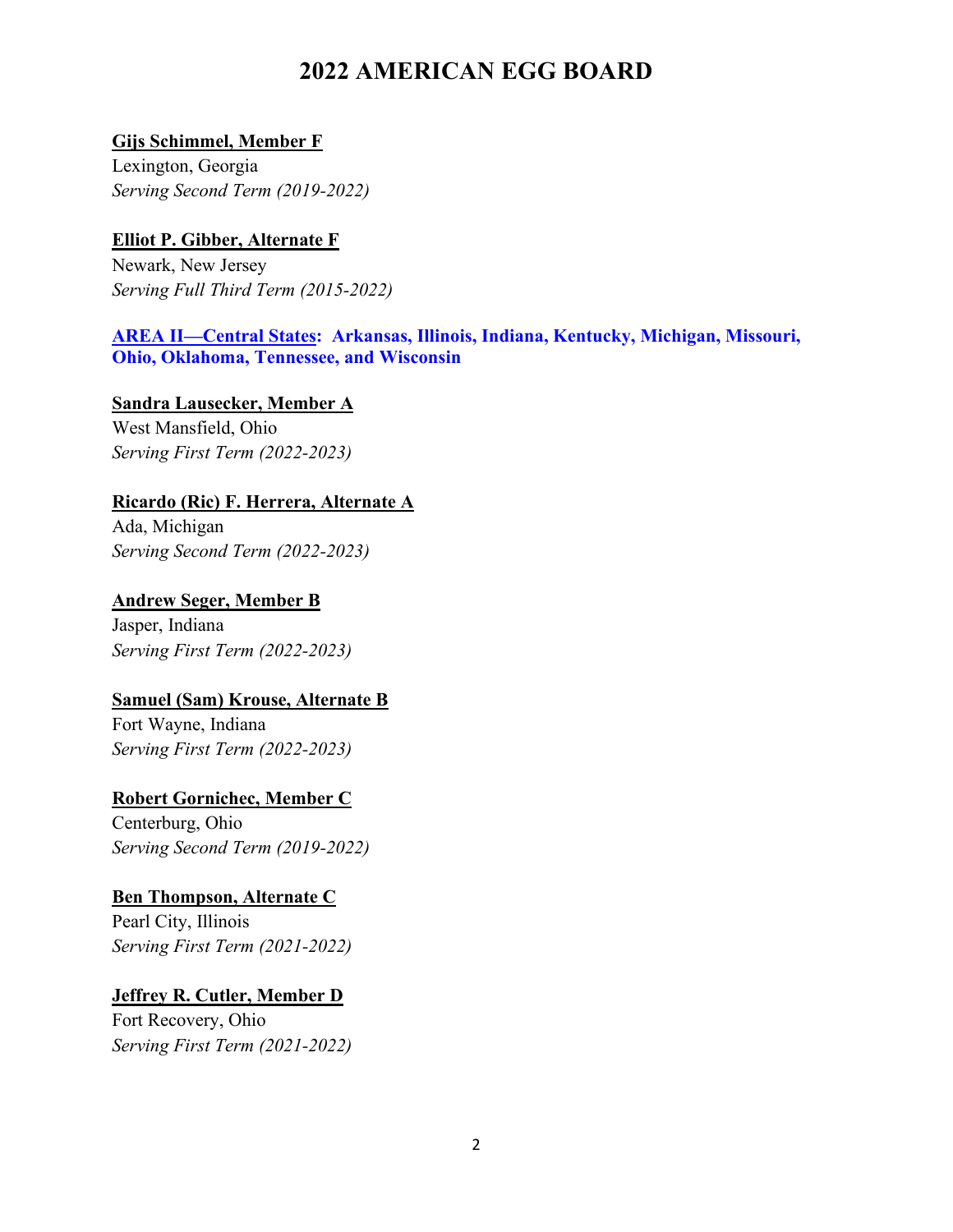#### **Ted A. Greidanus, Alternate D**

Neosho, Missouri *Serving Second Term (2019-2022)* 

## **Mindy Creighton Truex, Member E**

Warsaw, Indiana *Serving Second Term (2019-2022)* 

## **Sean P. Delano, Alternate E**

Whitewater, Wisconsin *Serving Second Term (2019-2022)* 

# **Tim Vande Bunte, Member F**

Holland, Michigan *Serving First Term (2021-2022)*

# **Thomas E. Hertzfeld III, Alternate F**

Whitehouse, Ohio *Serving First Term (2021-2022)* 

#### **AREA III—Western States: Alaska, Arizona, California, Colorado, Hawaii, Idaho, Iowa, Kansas, Minnesota, Montana, Nebraska, Nevada, New Mexico, North Dakota, Oregon, South Dakota, Utah, Washington, and Wyoming**

# **Laura Stubenvoll, Member A**

Orono, Minnesota *Serving First Term (2022-2023)* 

# **Lisa M. Beohm, Alternate A**

Johnston, Iowa *Serving First Term (2022-2023)* 

#### **Brent G. Nelson, Member B**

Manhattan, Kansas *Serving Third Term (2016-2023)*

# **Ross A. Dean, Alternate B**

Des Moines, Iowa *Serving Second Full Term (2019-2023)*